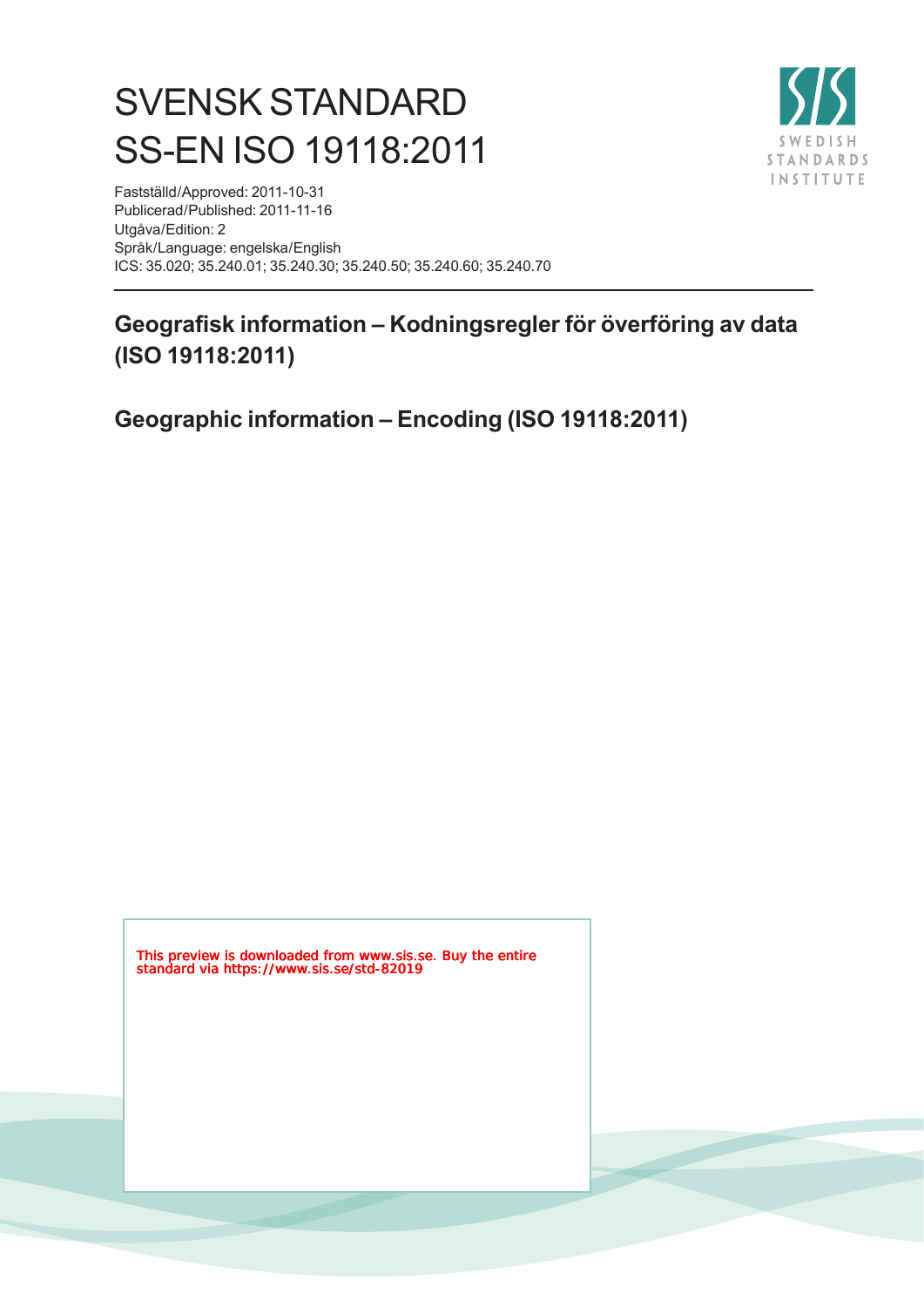# Standarder får världen att fungera

*SIS (Swedish Standards Institute) är en fristående ideell förening med medlemmar från både privat och offentlig sektor. Vi är en del av det europeiska och globala nätverk som utarbetar internationella standarder. Standarder är dokumenterad kunskap utvecklad av framstående aktörer inom industri, näringsliv och samhälle och befrämjar handel över gränser, bidrar till att processer och produkter blir säkrare samt effektiviserar din verksamhet.* 

#### **Delta och påverka**

Som medlem i SIS har du möjlighet att påverka framtida standarder inom ditt område på nationell, europeisk och global nivå. Du får samtidigt tillgång till tidig information om utvecklingen inom din bransch.

## **Ta del av det färdiga arbetet**

Vi erbjuder våra kunder allt som rör standarder och deras tillämpning. Hos oss kan du köpa alla publikationer du behöver – allt från enskilda standarder, tekniska rapporter och standardpaket till handböcker och onlinetjänster. Genom vår webbtjänst e-nav får du tillgång till ett lättnavigerat bibliotek där alla standarder som är aktuella för ditt företag finns tillgängliga. Standarder och handböcker är källor till kunskap. Vi säljer dem.

## **Utveckla din kompetens och lyckas bättre i ditt arbete**

Hos SIS kan du gå öppna eller företagsinterna utbildningar kring innehåll och tillämpning av standarder. Genom vår närhet till den internationella utvecklingen och ISO får du rätt kunskap i rätt tid, direkt från källan. Med vår kunskap om standarders möjligheter hjälper vi våra kunder att skapa verklig nytta och lönsamhet i sina verksamheter.

**Vill du veta mer om SIS eller hur standarder kan effektivisera din verksamhet är du välkommen in på www.sis.se eller ta kontakt med oss på tel 08-555 523 00.**

# Standards make the world go round

*SIS (Swedish Standards Institute) is an independent non-profit organisation with members from both the private and public sectors. We are part of the European and global network that draws up international standards. Standards consist of documented knowledge developed by prominent actors within the industry, business world and society. They promote cross-border trade, they help to make processes and products safer and they streamline your organisation.*

## **Take part and have influence**

As a member of SIS you will have the possibility to participate in standardization activities on national, European and global level. The membership in SIS will give you the opportunity to influence future standards and gain access to early stage information about developments within your field.

#### **Get to know the finished work**

We offer our customers everything in connection with standards and their application. You can purchase all the publications you need from us - everything from individual standards, technical reports and standard packages through to manuals and online services. Our web service e-nav gives you access to an easy-to-navigate library where all standards that are relevant to your company are available. Standards and manuals are sources of knowledge. We sell them.

#### **Increase understanding and improve perception**

With SIS you can undergo either shared or in-house training in the content and application of standards. Thanks to our proximity to international development and ISO you receive the right knowledge at the right time, direct from the source. With our knowledge about the potential of standards, we assist our customers in creating tangible benefit and profitability in their organisations.

**If you want to know more about SIS, or how standards can streamline your organisation, please visit www.sis.se or contact us on phone +46 (0)8-555 523 00**



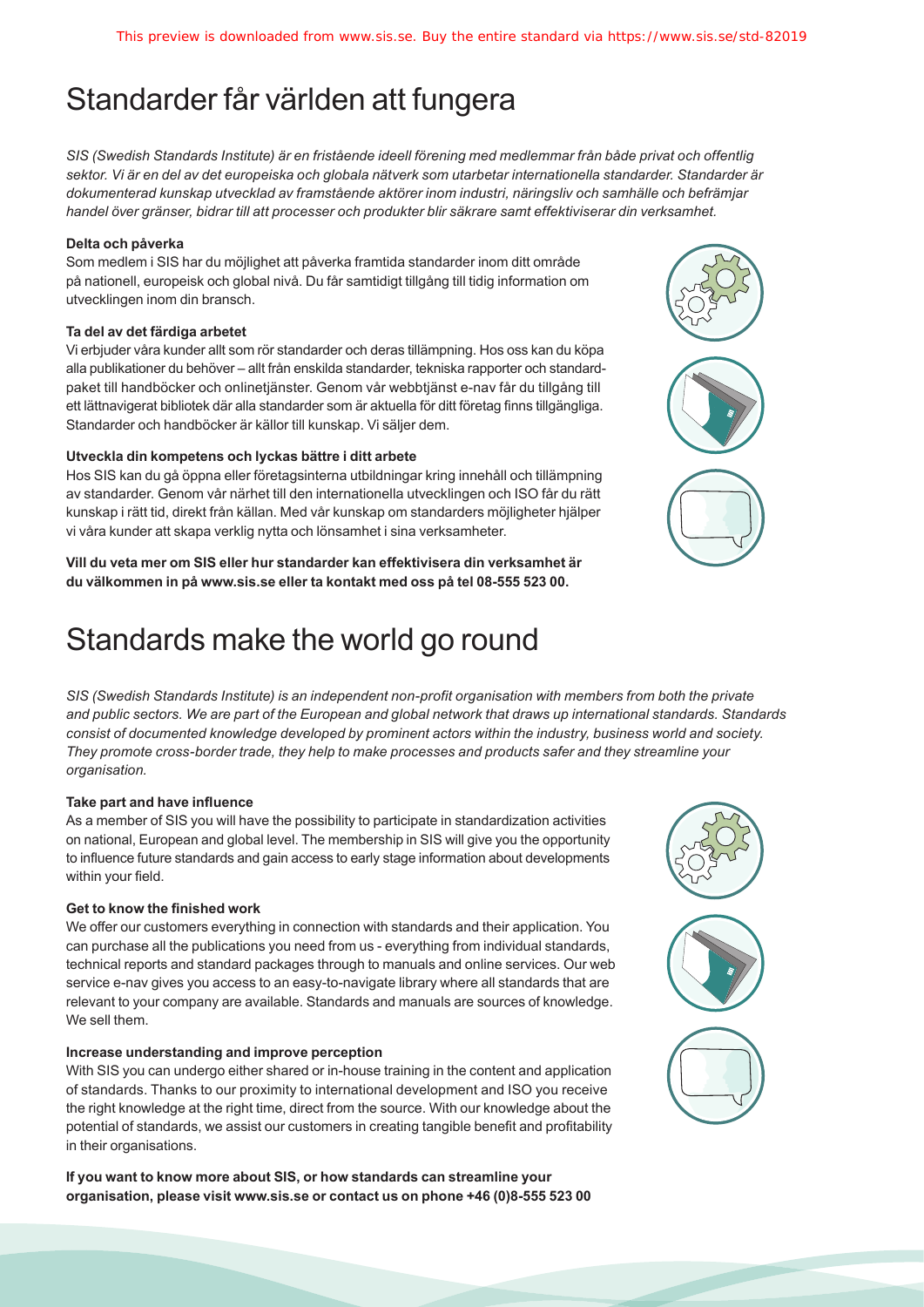Europastandarden EN ISO 19118:2011 gäller som svensk standard. Detta dokument innehåller den officiella engelska versionen av EN ISO 19118:2011.

Denna standard ersätter SS-EN ISO 19118:2006, utgåva 1 och SS-ISO 19118:2006, utgåva 1.

The European Standard EN ISO 19118:2011 has the status of a Swedish Standard. This document contains the official version of EN ISO 19118:2011.

This standard supersedes the Swedish Standard SS-EN ISO 19118:2006, edition 1 and SS-ISO 19118:2006, edition 1.

© Copyright/Upphovsrätten till denna produkt tillhör SIS, Swedish Standards Institute, Stockholm, Sverige. Användningen av denna produkt regleras av slutanvändarlicensen som återfinns i denna produkt, se standardens sista sidor.

© Copyright SIS, Swedish Standards Institute, Stockholm, Sweden. All rights reserved. The use of this product is governed by the end-user licence for this product. You will find the licence in the end of this document.

*Upplysningar om sakinnehållet i standarden lämnas av SIS, Swedish Standards Institute, telefon 08-555 520 00. Standarder kan beställas hos SIS Förlag AB som även lämnar allmänna upplysningar om svensk och utländsk standard.*

*Information about the content of the standard is available from the Swedish Standards Institute (SIS), telephone +46 8 555 520 00. Standards may be ordered from SIS Förlag AB, who can also provide general information about Swedish and foreign standards.*

Denna standard är framtagen av kommittén för Ramverk för geodata, SIS/TK 323.

Har du synpunkter på innehållet i den här standarden, vill du delta i ett kommande revideringsarbete eller vara med och ta fram andra standarder inom området? Gå in på www.sis.se - där hittar du mer information.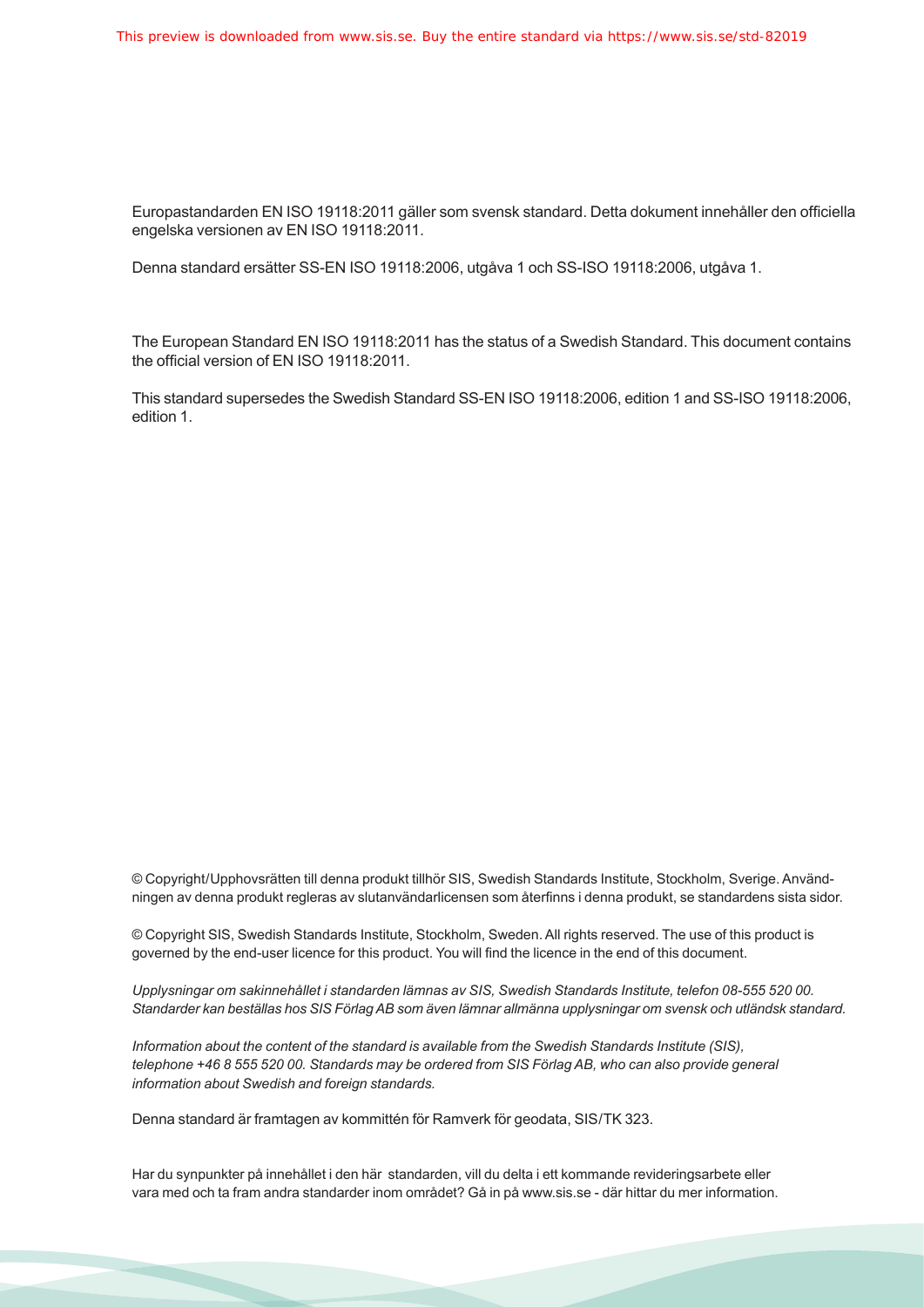This preview is downloaded from www.sis.se. Buy the entire standard via https://www.sis.se/std-82019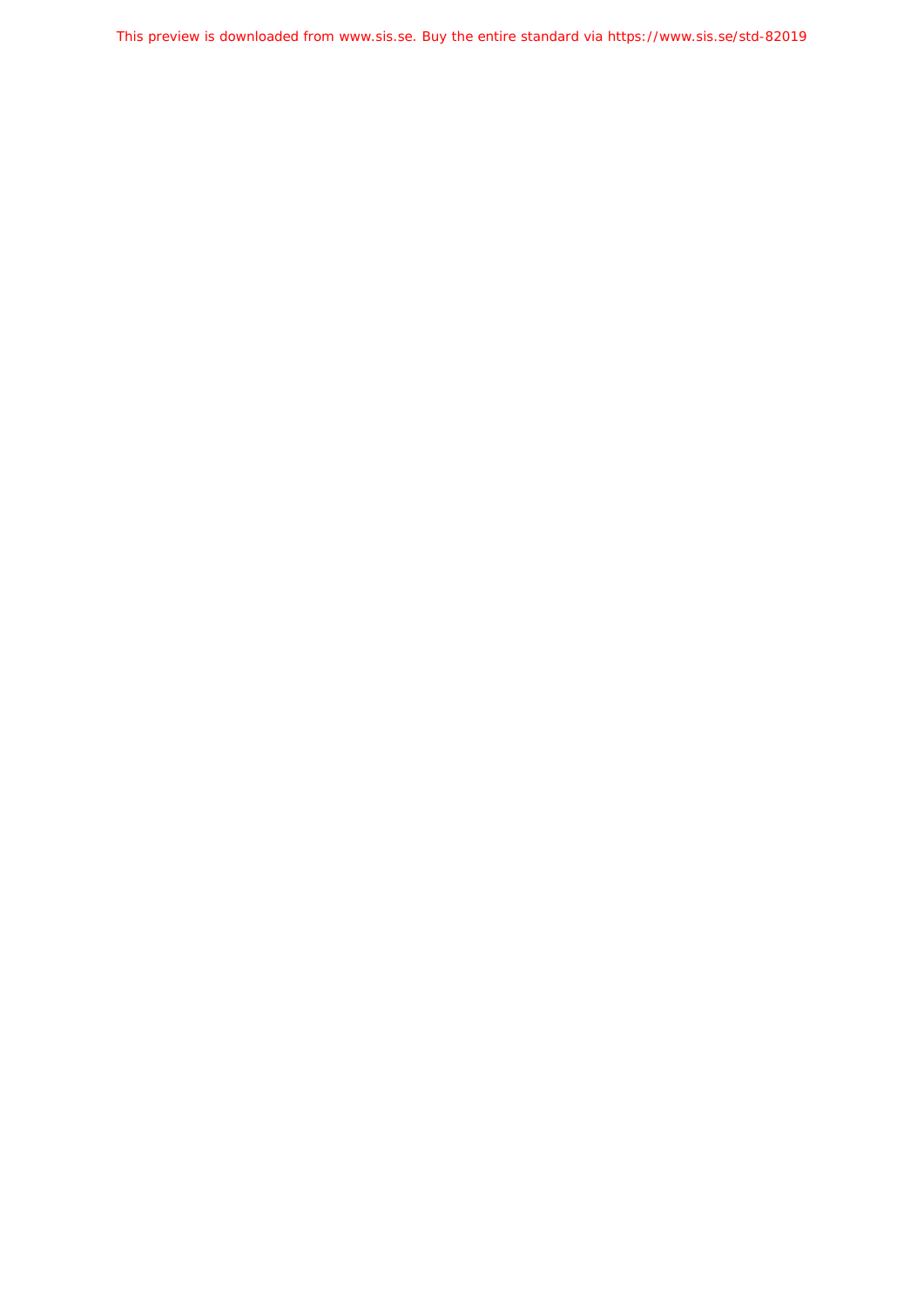# EUROPEAN STANDARD NORME EUROPÉENNE EUROPÄISCHE NORM

# **EN ISO 19118**

October 2011

ICS 35.240.70 Supersedes EN ISO 19118:2006

English Version

# Geographic information - Encoding (ISO 19118:2011)

Information géographique - Codage (ISO 19118:2011) Geoinformation - Kodierung (ISO 19118:2011)

This European Standard was approved by CEN on 1 October 2011.

CEN members are bound to comply with the CEN/CENELEC Internal Regulations which stipulate the conditions for giving this European Standard the status of a national standard without any alteration. Up-to-date lists and bibliographical references concerning such national standards may be obtained on application to the CEN-CENELEC Management Centre or to any CEN member.

This European Standard exists in three official versions (English, French, German). A version in any other language made by translation under the responsibility of a CEN member into its own language and notified to the CEN-CENELEC Management Centre has the same status as the official versions.

CEN members are the national standards bodies of Austria, Belgium, Bulgaria, Croatia, Cyprus, Czech Republic, Denmark, Estonia, Finland, France, Germany, Greece, Hungary, Iceland, Ireland, Italy, Latvia, Lithuania, Luxembourg, Malta, Netherlands, Norway, Poland, Portugal, Romania, Slovakia, Slovenia, Spain, Sweden, Switzerland and United Kingdom.



EUROPEAN COMMITTEE FOR STANDARDIZATION COMITÉ EUROPÉEN DE NORMALISATION EUROPÄISCHES KOMITEE FÜR NORMUNG

**Management Centre: Avenue Marnix 17, B-1000 Brussels**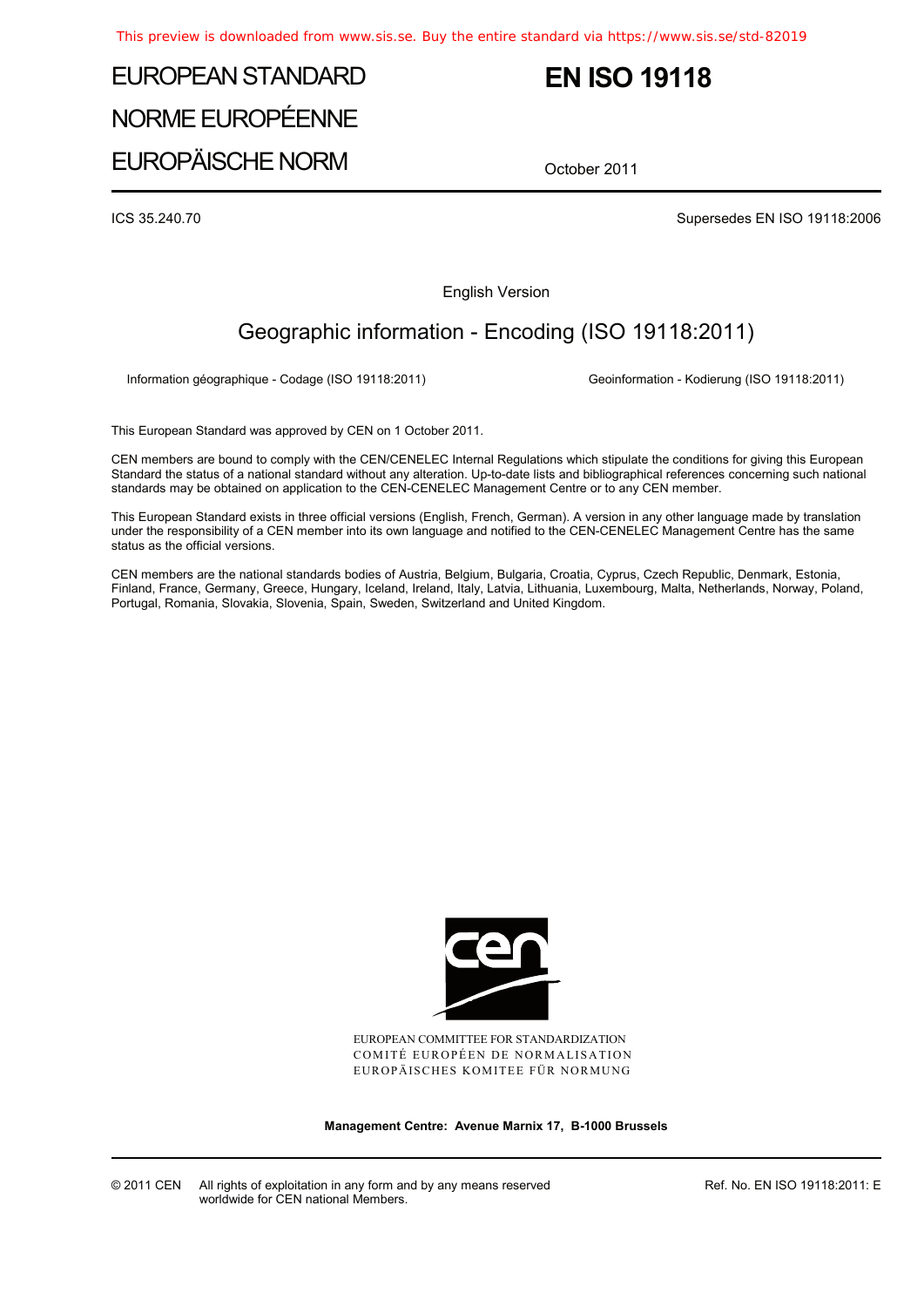SS-EN ISO 19118:2011 (E) SS-EN ISO 19118:2019

# **Contents**

| 1                                           |  |  |
|---------------------------------------------|--|--|
| $\mathbf{2}$<br>2.1<br>2.2<br>2.3           |  |  |
| 3                                           |  |  |
| 4                                           |  |  |
| 5                                           |  |  |
| 6<br>6.1<br>6.2<br>6.3<br>6.4<br>6.5<br>6,6 |  |  |
| $\overline{7}$                              |  |  |
| 8<br>8.1<br>8.2                             |  |  |
| 9<br>9.1<br>9.2<br>9.3<br>9.4<br>9.5<br>9.6 |  |  |
| 10                                          |  |  |
|                                             |  |  |
|                                             |  |  |
|                                             |  |  |
|                                             |  |  |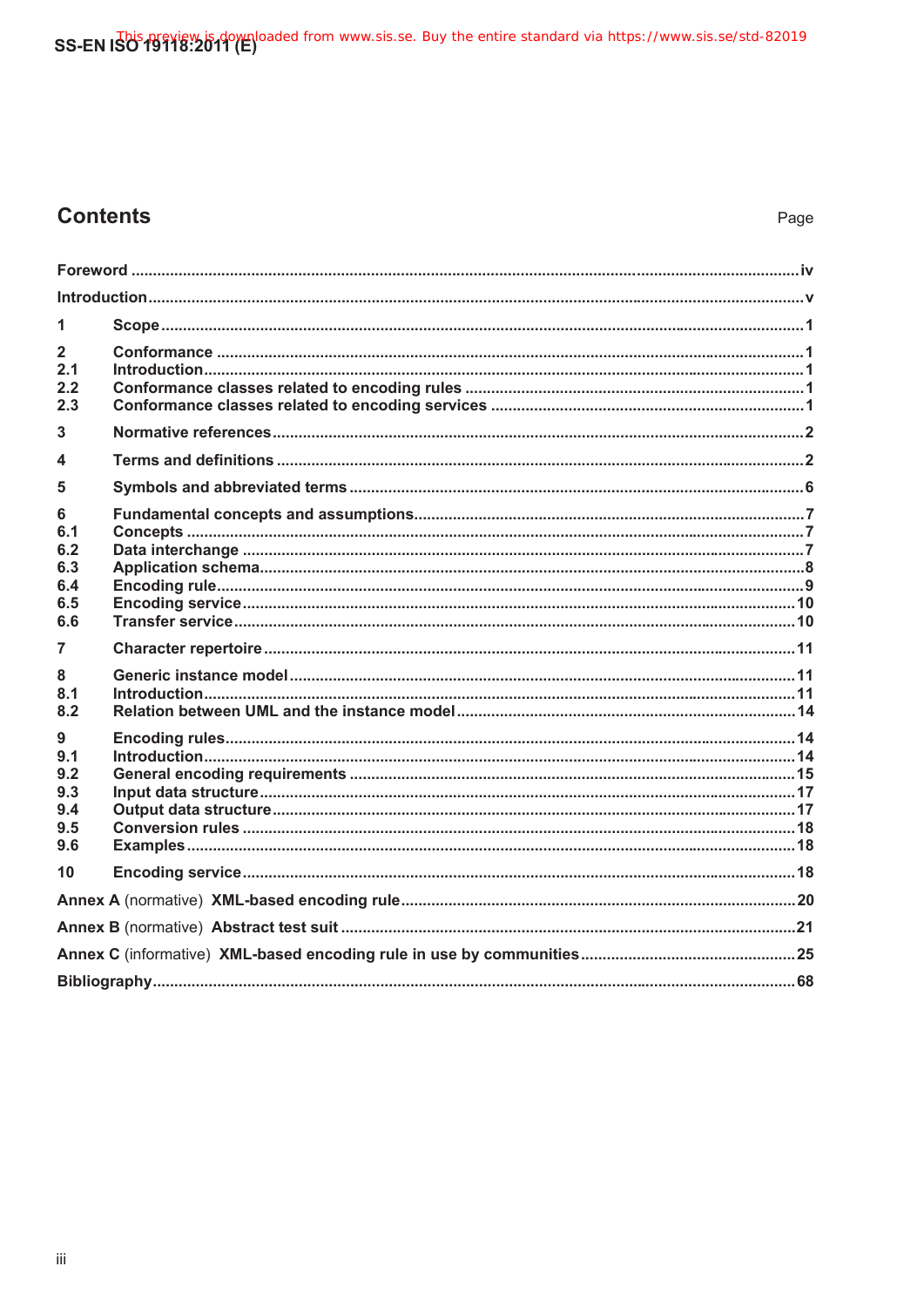# **Foreword**

This document (EN ISO 19118:2011) has been prepared by Technical Committee ISO/TC 211 "Geographic information/Geomatics" in collaboration with Technical Committee CEN/TC 287 "Geographic Information" the secretariat of which is held by BSI.

This European Standard shall be given the status of a national standard, either by publication of an identical text or by endorsement, at the latest by April 2012, and conflicting national standards shall be withdrawn at the latest by April 2012.

Attention is drawn to the possibility that some of the elements of this document may be the subject of patent rights. CEN [and/or CENELEC] shall not be held responsible for identifying any or all such patent rights.

This document supersedes EN ISO 19118:2006.

According to the CEN/CENELEC Internal Regulations, the national standards organizations of the following countries are bound to implement this European Standard: Austria, Belgium, Bulgaria, Croatia, Cyprus, Czech Republic, Denmark, Estonia, Finland, France, Germany, Greece, Hungary, Iceland, Ireland, Italy, Latvia, Lithuania, Luxembourg, Malta, Netherlands, Norway, Poland, Portugal, Romania, Slovakia, Slovenia, Spain, Sweden, Switzerland and the United Kingdom.

# **Endorsement notice**

The text of ISO 19118:2011 has been approved by CEN as a EN ISO 19118:2011 without any modification.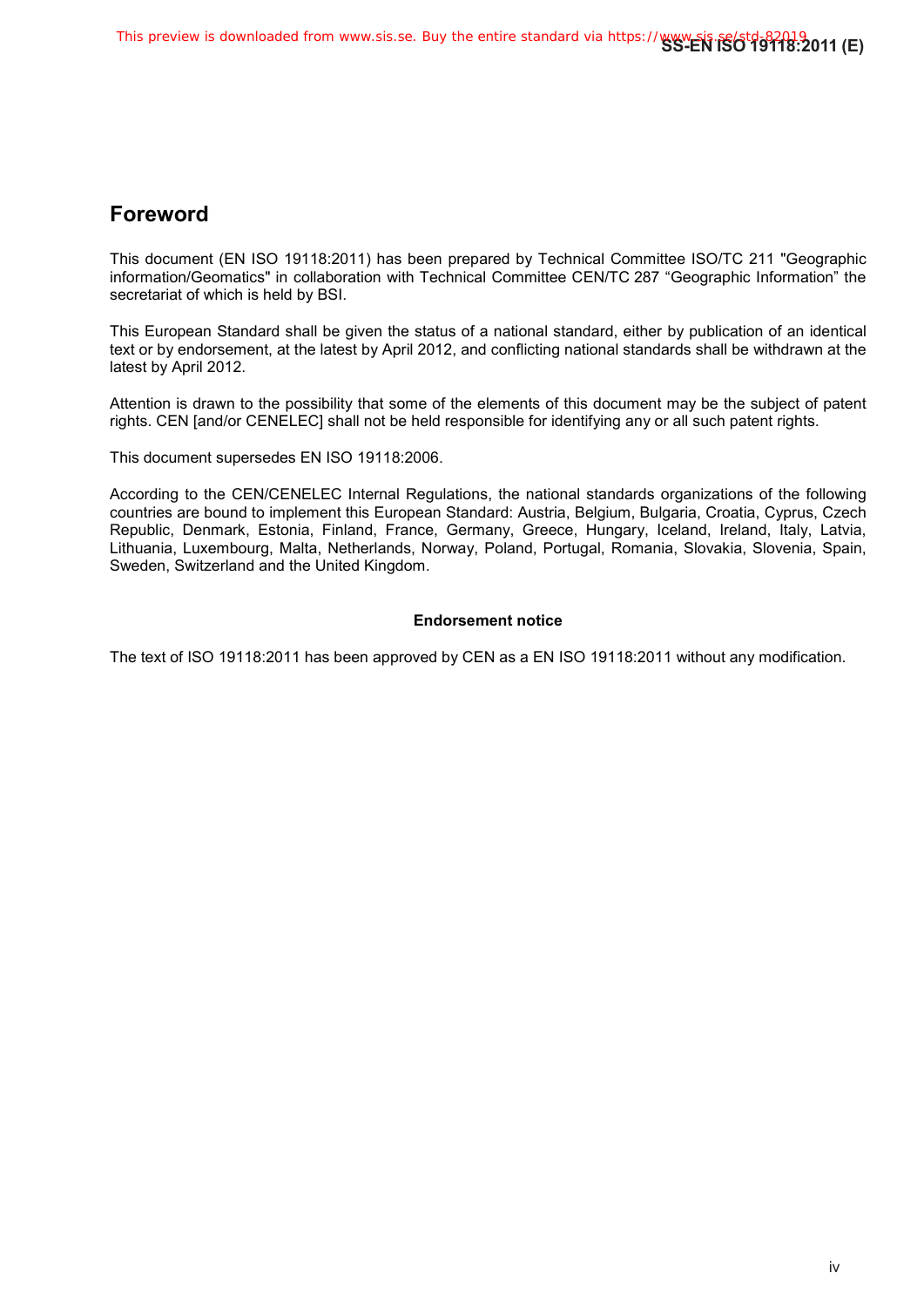# **Introduction**

This International Standard specifies the requirements for defining encoding rules used for interchange of geographic data within the set of International Standards known as the "ISO 19100 series". An encoding rule allows geographic information defined by application schemas and standardized schemas to be coded into a system-independent data structure suitable for transport and storage. The encoding rule specifies the types of data being coded and the syntax, structure and coding schemes used in the resulting data structure. The resulting data structure can be stored on digital media or transferred using transfer protocols. It is intended that the data be read and interpreted by computers, but data can be in a form that is human readable.

The choice of one encoding rule for application-independent data interchange does not exclude application domains and individual nations from defining and using their own encoding rules that can be platform dependent or more effective with regard to data size or processing complexity. XML is a subset of ISO/IEC 8879 and has been chosen because it is independent of computing platform and interoperable with the World Wide Web.

This International Standard is divided into three logical sections. The requirements for creating encoding rules based on UML schemas are specified in Clauses 6 to 9. The requirements for creating encoding service are specified in Clause 10, and the requirements for XML-based encoding rules are specified in Annex A.

The XML-based encoding rule is intended for use as a neutral data interchange. It relies on the Extensible Markup Language (XML) and the ISO/IEC 10646 character set standards.

The geographic information standards are organized within the set of International Standards known as the "ISO 19100 series". The background and the overall structure of this series of International Standards and the fundamental description techniques are defined in ISO 19101, ISO/TS 19103 and ISO/TS 19104.

Users of this International Standard can develop application schemas to formally describe geographic information. An application schema is compiled by integrating elements from other standardized conceptual schemas (e.g. ISO 19107). How this integration takes place is described in ISO 19109. The set of International Standards known as the "ISO 19100 series" also defines a set of common services that are available when developing geographic information applications. The common services are generally defined in ISO 19119 and cover access to, and processing of, geographic information according to the common information model. This International Standard covers implementation issues.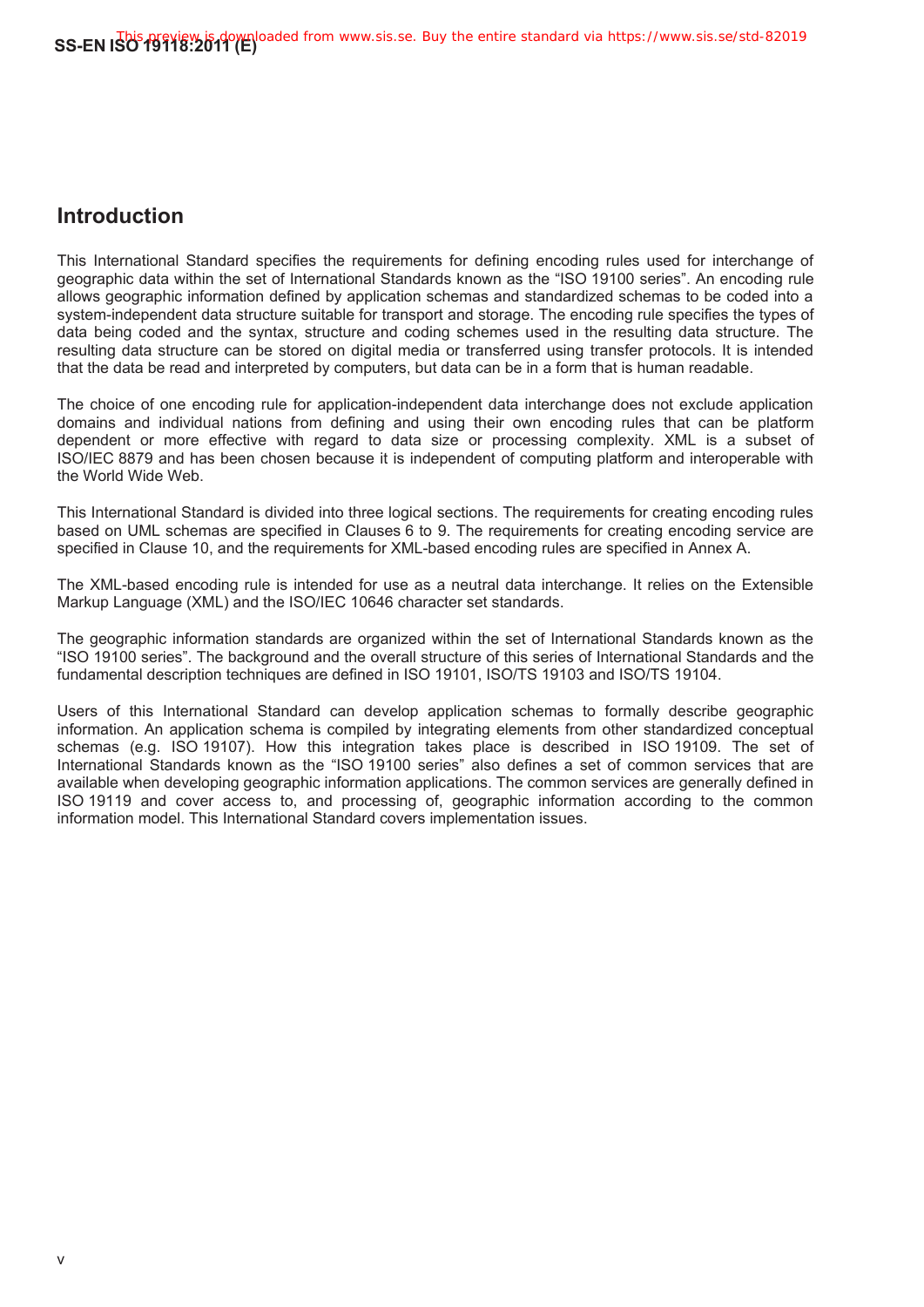# **Geographic information — Encoding**

# **1 Scope**

This International Standard specifies the requirements for defining encoding rules for use for the interchange of data that conform to the geographic information in the set of International Standards known as the "ISO 19100 series".

This International Standard specifies

- requirements for creating encoding rules based on UML schemas,
- requirements for creating encoding services, and
- requirements for XML-based encoding rules for neutral interchange of data.

This International Standard does not specify any digital media, does not define any transfer services or transfer protocols, nor does it specify how to encode inline large images.

# **2 Conformance**

# **2.1 Introduction**

Two sets of conformance classes are defined for this International Standard.

# **2.2 Conformance classes related to encoding rules**

All encoding rules shall pass all test cases of the abstract test suite in B.1. All encoding rules shall pass all test cases of the abstract test suite in B.2 and/or B.3.

| Conformance class                      | <b>Subclause of the</b><br>abstract test suite |
|----------------------------------------|------------------------------------------------|
| All encoding rules                     | <b>B</b> 1                                     |
| Encoding rule with instance conversion | R <sub>2</sub>                                 |
| Encoding rule with schema conversion   | B 3                                            |

**Table 1 — Conformance classes related to encoding rules** 

# **2.3 Conformance classes related to encoding services**

All encoding services shall pass all test cases of the abstract test suite in B.4. Depending on the capabilities of the encoding service, it shall pass all test cases of additional conformance classes in accordance with Table 2.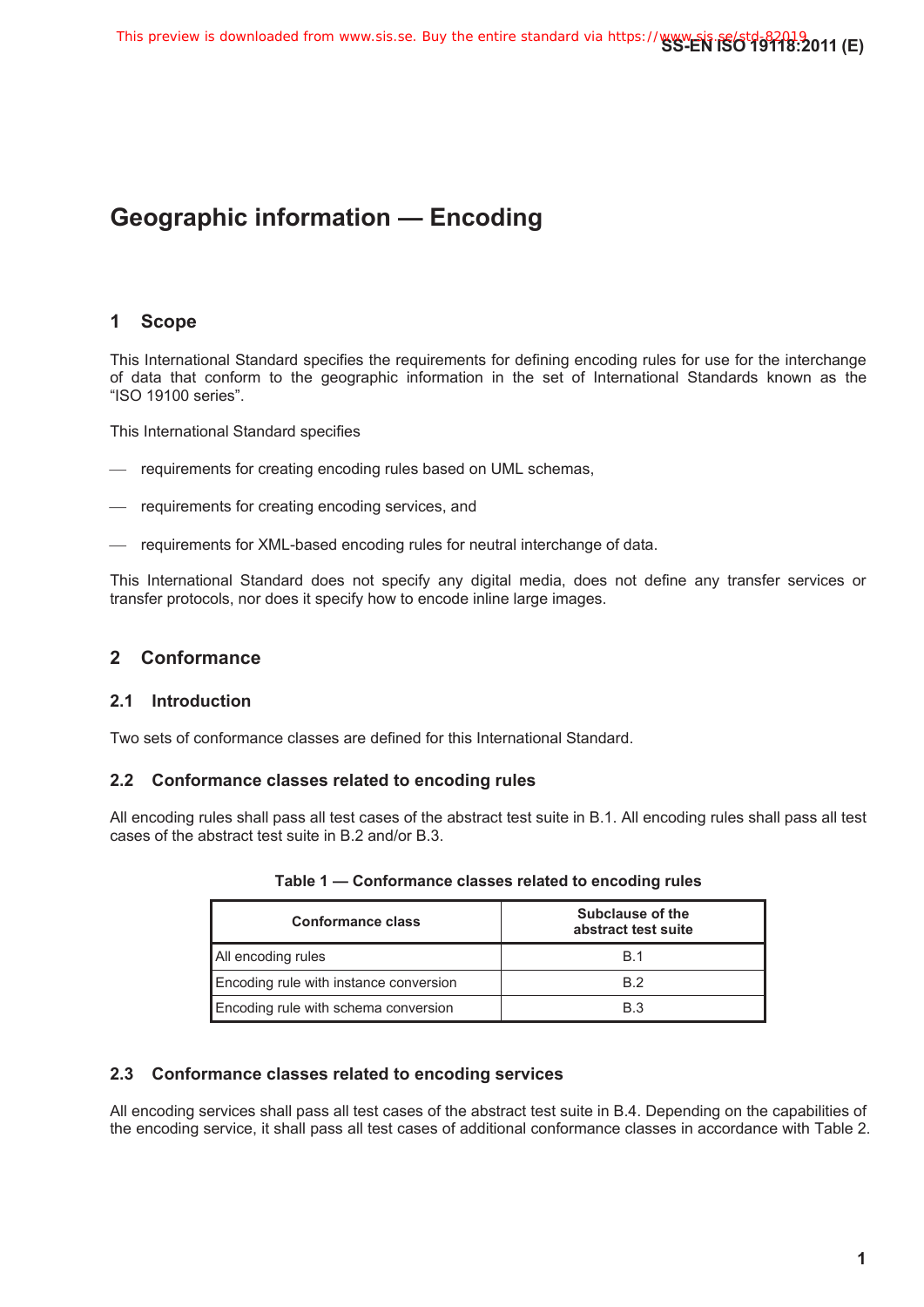| <b>Conformance class</b>                               | Subclause of the<br>abstract test suite |
|--------------------------------------------------------|-----------------------------------------|
| All encoding services                                  | B.4                                     |
| Generic encoding service                               | <b>B.5</b>                              |
| Service that encodes data                              | B.6                                     |
| Service that decodes data                              | <b>B.7</b>                              |
| Service that generates an output data structure schema | <b>B.8</b>                              |

**Table 2 — Conformance classes related to encoding services** 

# **3 Normative references**

The following referenced documents are indispensable for the application of this document. For dated references, only the edition cited applies. For undated references, the latest edition of the referenced document (including any amendments) applies.

ISO 8601:2004, *Data elements and interchange formats — Information interchange — Representation of dates and times*

ISO/IEC 10646:2011, *Information technology — Universal Coded Character Set (UCS)*

ISO/TS 19103:2005, *Geographic information — Conceptual schema language*

ISO 19109:2005, *Geographic information — Rules for application schema*

*Extensible Markup Language (XML) 1.0,* W3C Recommendation. Available at <http://www.w3.org/TR/REC-xml>

# **4 Terms and definitions**

For the purposes of this document, the following terms and definitions apply.

## **4.1**

# **application schema**

**conceptual schema** (4.5) for **data** (4.8) required by one or more applications

[ISO 19101:2002, 4.2]

NOTE An application schema describes the content, the structure and the constraints applicable to **information** (4.22) in a specific application domain.

# **4.2**

# **character**

member of a set of elements that is used for the representation, organization, or control of **data** (4.8)

[ISO/IEC 2382-1:1993, 01.02.11]

#### **4.3 code**

representation of a label according to a specified scheme